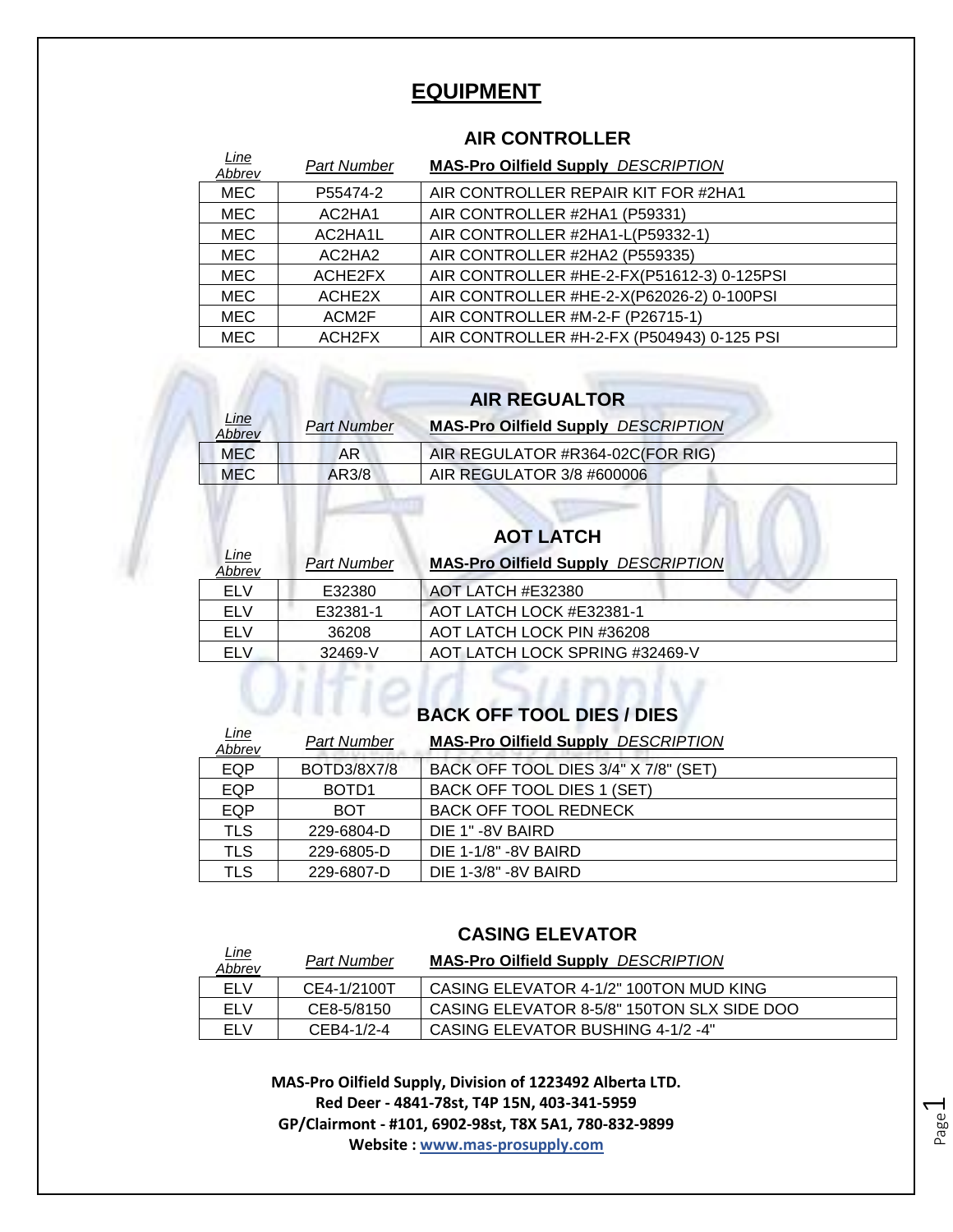#### **C-PLATE**

| <u>Line</u><br>Abbrev | <b>Part Number</b> | <b>MAS-Pro Oilfield Supply DESCRIPTION</b> |
|-----------------------|--------------------|--------------------------------------------|
| EQP                   | CP1-1/2K           | C-PLATE 1-1/2" KNOCKOUT                    |
| EQP                   | $CP2-7/8$          | $C-PLATE$ 2-7/8"                           |
| EQP                   | $CP3-1/2$          | C-PLATE $3-1/2"$                           |

#### **DOG COLLAR**

| <u>Line</u><br>Abbrev | <b>Part Number</b>     | <b>MAS-Pro Oilfield Supply DESCRIPTION</b>    |
|-----------------------|------------------------|-----------------------------------------------|
| <b>EQP</b>            | 7624-A-4               | DOG COLLAR DIE TYPE C                         |
| <b>EQP</b>            | 7624-A-21              | DOG COLLAR DIE TYPE T                         |
| <b>EQP</b>            | $11 - 102$             | DOG COLLAR SEGMENT (FOR TYPE T)               |
| <b>EQP</b>            | 7624-B-21              | DOG COLLAR SPRING (FOR TYPE C)                |
| <b>EQP</b>            | 7624-E-5               | DOG COLLAR SPRING (FOR TYPE T)                |
| EQP                   | $DC3-1/4-4-$<br>1/2AOH | DOG COLLAR 3-1/4" - 4-1/2" AIR OVER HYDRAULIC |

### **ESCAPE BUGGY**

| <u>Line</u><br>Abbrev | <b>Part Number</b> | <b>MAS-Pro Oilfield Supply DESCRIPTION</b> |
|-----------------------|--------------------|--------------------------------------------|
| <b>SFY</b>            | EB                 | <b>ESCAPE BUGGY GIRANIMO</b>               |
| <b>SFY</b>            | EBR.               | <b>ESCAPE BUGGY REPAIR/RECERT</b>          |
| <b>SFY</b>            | ASS.               | <b>ESCAPE BUGGY RIG RIDER</b>              |
|                       |                    |                                            |
|                       |                    |                                            |

#### **FLARE STACK JACK**

| <u>Line</u><br>Abbrev | <b>Part Number</b> | <b>MAS-Pro Oilfield Supply DESCRIPTION</b>    |
|-----------------------|--------------------|-----------------------------------------------|
| EQP                   | <b>FSJPM</b>       | FLARE STACK JACK BOILT ON 2#11472 SIDE WINDER |
| EQP                   | <b>FSJPMT</b>      | FLARE STACK JACK BOILT ON 2#11487 TOP         |
| EQP                   | FSJ                | <b>FLARE STACK JACK(WELD-ON)</b>              |

#### **GENERATOR**



*Line* 

| <u>Line</u><br>Abbrev | <b>Part Number</b> | <b>MAS-Pro Oilfield Supply DESCRIPTION</b> |
|-----------------------|--------------------|--------------------------------------------|
| EQP                   | GEN6000D           | <b>GENERATOR 6000W DIESEL</b>              |
| EQP                   | GEN6500            | <b>GENERATOR 6500W GAS</b>                 |
| EQP                   | GEN                | <b>GENERATOR 8500W GAS</b>                 |

**MAS-Pro Oilfield Supply, Division of 1223492 Alberta LTD. Red Deer - 4841-78st, T4P 15N, 403-341-5959 GP/Clairmont - #101, 6902-98st, T8X 5A1, 780-832-9899 Website : www.mas-prosupply.com**

Page  $\mathrel{\sim}$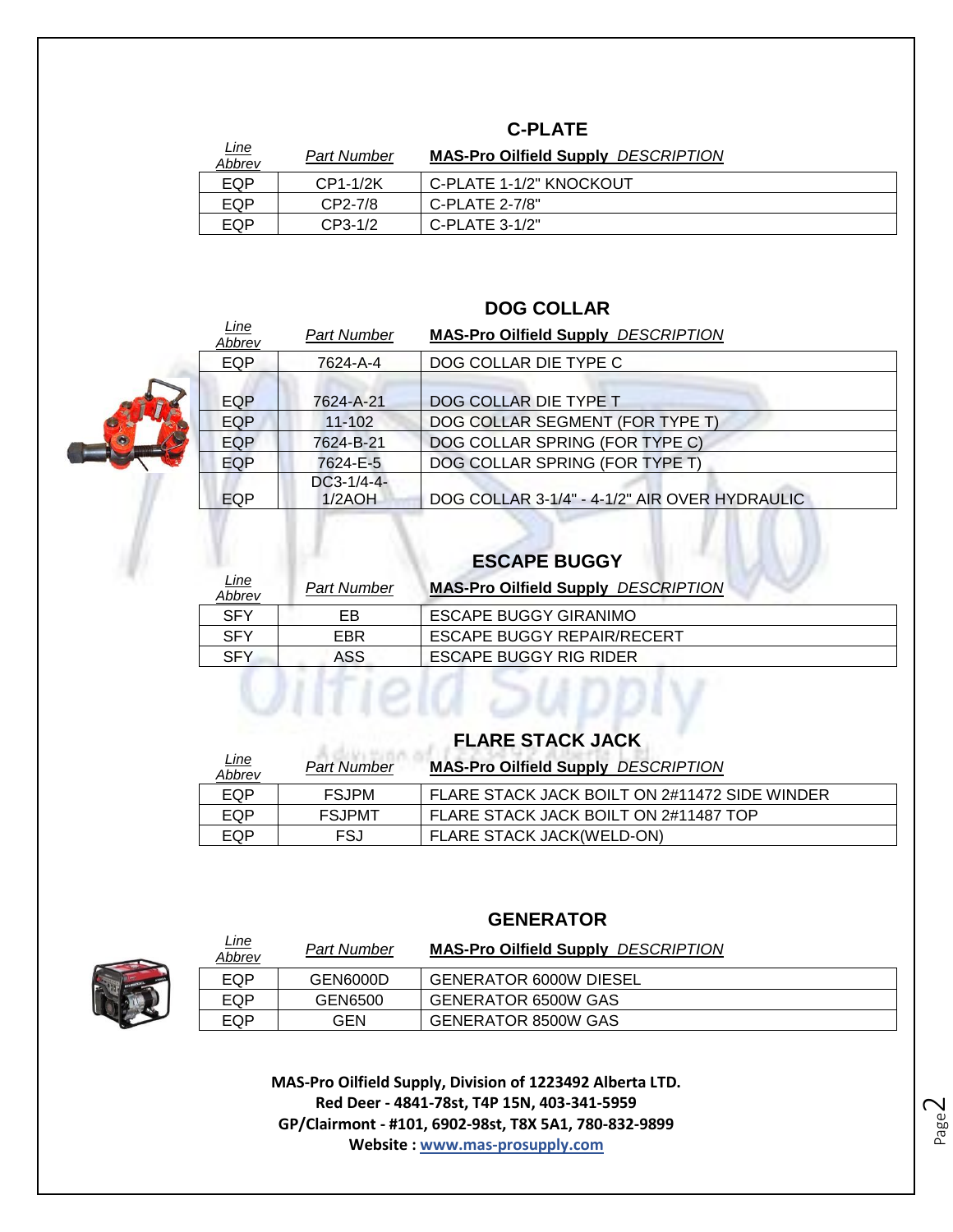| Line<br>Abbrev | Part Number       | <b>MAS-Pro Oilfield Supply DESCRIPTION</b>  |
|----------------|-------------------|---------------------------------------------|
| OFF            | LGH <sub>6</sub>  | <b>GARDEN HOE</b>                           |
| <b>TLS</b>     | ADS2G             | PUMP SPRAYER 3GAL #FOU190365                |
| <b>CHM</b>     | 50100SPRAYER      | PUMP SPRAYER VITON 1L EUROSPRAY-EUV11       |
| <b>OFF</b>     | <b>RAKEM</b>      | RAKE METAL #LBR14                           |
| <b>TLS</b>     | SHMF              | SAW HORSE METAL HD FOLD UP LEGS             |
| <b>TLS</b>     | 560-02            | SAWHORSE 2FT ALUMINUM                       |
| <b>TLS</b>     | L-2032-03         | SAWHORSE 3FT ALUMINUM                       |
| <b>SWB</b>     | SC <sub>2</sub> S | <b>SERVICE CART 2 SHELF</b>                 |
| <b>MSC</b>     | <b>SB</b>         | <b>SNOW BLOWER</b>                          |
| MS3            | SF-50             | SNOW FENCE 50'                              |
| MS3            | <b>SF-100</b>     | SNOW FENCE 100'                             |
| TLS.           | <b>WE/W</b>       | WEED EATER/WACKER HD STIHL                  |
| <b>TLS</b>     | <b>WE/WRW</b>     | WEED EATER/WACKER HD STIHL REPLACEMENT WIRE |
| <b>OFF</b>     | <b>WHB</b>        | <b>WHEEL BARROW</b>                         |
| <b>OFF</b>     | <b>WHCR</b>       | <b>WOODHEAD CABLE REEL</b>                  |
| <b>OFF</b>     | FF671             | WORK BENCH 34' X 60'                        |
| OFF            | <b>FF706</b>      | WORK BENCH 36' X 60'                        |

#### **HAND EQUIPMENT**

#### **HOSE BUDDIES / REEL**

| <b>Line</b><br>Abbrev | Part Number  | <b>MAS-Pro Oilfield Supply DESCRIPTION</b>   |
|-----------------------|--------------|----------------------------------------------|
| EQP                   | НB           | <b>HOSE BUDDIES (FOR HANGING TONG LINES)</b> |
| EQP                   | HB4          | <b>HOSE BUDDIES 4</b>                        |
| EQP                   | <b>HB100</b> | HOSE BUNN #HB100                             |
| EQP                   | HR.          | <b>HOSE REEL</b>                             |
| <b>EQP</b>            | HR1X200      | HOSE REEL 1 X200FT #1175-6-200               |

#### **JU HEAD / RING/ RUBBER**

| <u>Line</u><br>Abbrev | <b>Part Number</b> | <b>MAS-Pro Oilfield Supply DESCRIPTION</b> |
|-----------------------|--------------------|--------------------------------------------|
| EQP                   | JUH                | <b>JU HEAD HYDRAULIC</b>                   |
| EQP                   | JURING2-3/8        | <b>JU RING 2-3/8"</b>                      |
| EQP                   | JURING2-7/8        | <b>JU RING 2-7/8"</b>                      |
| EQP                   | JURING3-1/2        | <b>JU RING 3-1/2"</b>                      |
| EQP                   | <b>JURORK</b>      | <b>JU RUBBER O-RING KIT</b>                |

#### **KELLY CAN**

| <u>Line</u><br>Abbrev | <b>Part Number</b> | <b>MAS-Pro Oilfield Supply DESCRIPTION</b> |
|-----------------------|--------------------|--------------------------------------------|
| <b>KAT</b>            | <b>KKMS</b>        | KELLY KAN MINI SHORT #KKM1-001             |
| <b>KAT</b>            | <b>KKMS2-3/8</b>   | KELLY KAN MINI SEAL 2-3/8" KKM001-1        |
| <b>KAT</b>            | <b>KKMS2-7/8</b>   | KELLY KAN MINI SEAL 2-7/8" KKM001-1.5      |
| <b>KAT</b>            | <b>KKMS3-1/2</b>   | KELLY KAN MINI SEAL 3-1/2" KKM001-2.5      |
| <b>KAT</b>            | KKMS412            | KELLY KAN MINI SEAL 4-1/2" KKM001-3.5      |
| <b>KAT</b>            | KKMS512            | KELLY KAN MINI SEAL 5-1/2" KKM001-4.5      |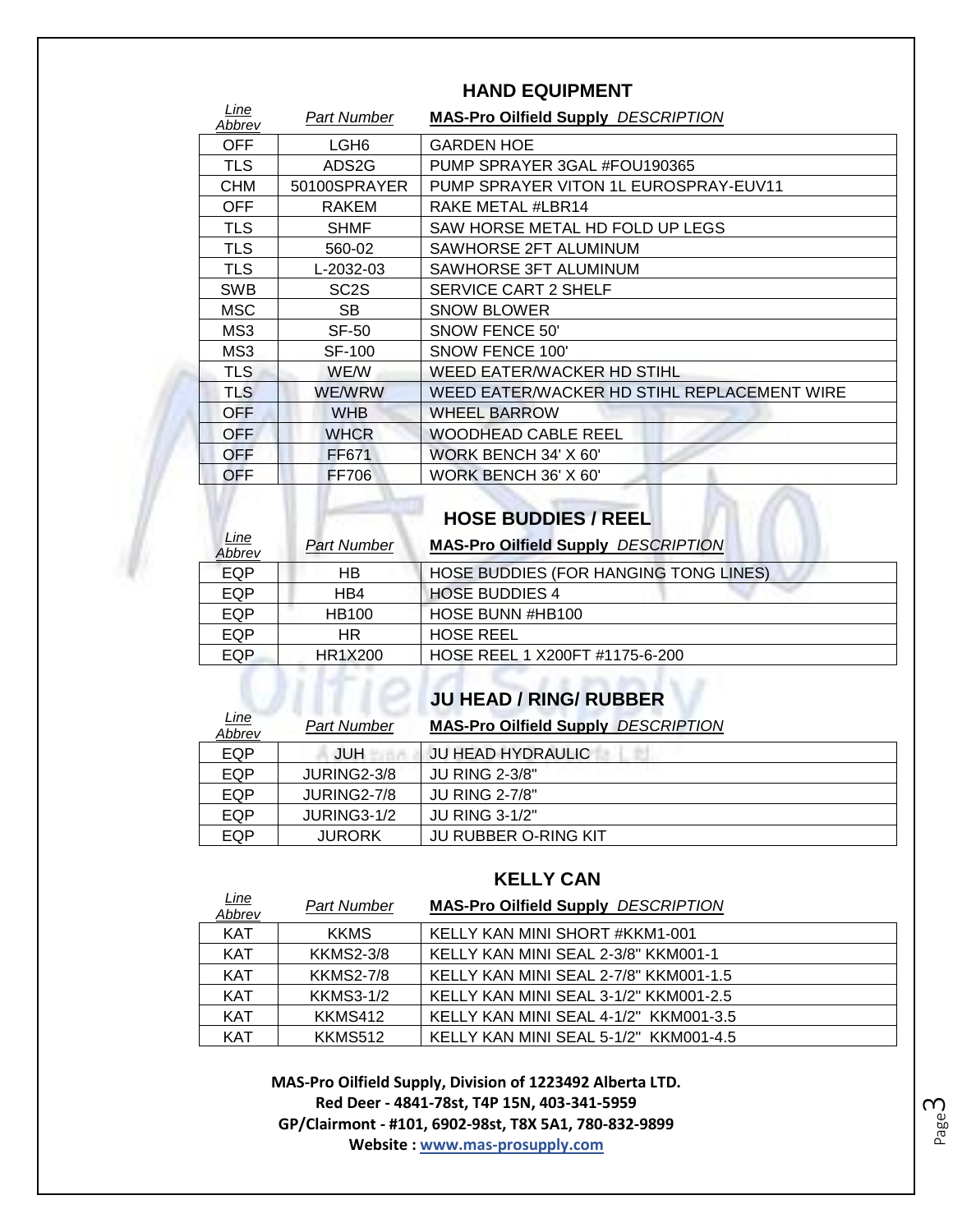| <u>Line</u><br><b>Abbrev</b> | Part Number  | <b>MAS-Pro Oilfield Supply DESCRIPTION</b> |
|------------------------------|--------------|--------------------------------------------|
| EQP                          | <b>MUDC</b>  | <b>MUD CAN</b>                             |
| <b>EQP</b>                   | <b>MUDCK</b> | <b>MUD CAN</b>                             |
| <b>EQP</b>                   | MUDC4        | MUD CAN 4 LP                               |
| <b>PMP</b>                   | MCG7I2-3/8   | MUD CAN#G7 INSERT 2-3/8" (SET)             |
| <b>PMP</b>                   | MCG7I2-7/8   | MUD CAN#G7 INSERT 2-7/8" (SET)             |
| <b>PMP</b>                   | MCG7I3-1/2   | MUD CAN#G7 INSERT 3-1/2" (SET)             |

#### **MUD CAN**

#### **OVERSHOT**

| Line<br>Abbrev | <b>Part Number</b> | <b>MAS-Pro Oilfield Supply DESCRIPTION</b>        |
|----------------|--------------------|---------------------------------------------------|
| <b>DHT</b>     | OSKT               | <b>OVERSHOT KIT TRICO</b>                         |
| <b>DHT</b>     | OS5/8-3/4R2-3/8    | OVERSHOT 5/8"-3/4" ROD 2-3/8" TUBING              |
| <b>DHT</b>     | OS3/4-7/8R2-3/8    | OVERSHOT 3/4"-7/8" ROD 2-3/8" TUBING              |
| <b>DHT</b>     | OS3/4-7/8R         | OVERSHOT 3/4"-7/8" ROD 2-7/8" TUBING              |
|                | OS3/4-7/8R2-       |                                                   |
| <b>DHT</b>     | 7/8BG              | OVERSHOT 3/4"-7/8" ROD 2-7/8" TUBING BOWEN GRAPPL |
| <b>TNG</b>     | TRS3/4-7/82-3/8    | TRICO REVERSABLE SLIPS FOR 2-3/8" OVER SHOT 3/4"- |
|                |                    |                                                   |

#### **PICK UP NUBBIN**

| <u>Line</u><br>Abbrev | <b>Part Number</b> | <b>MAS-Pro Oilfield Supply DESCRIPTION</b> |
|-----------------------|--------------------|--------------------------------------------|
| EQP                   | PUN <sub>12</sub>  | PICK UP NUBBIN 12 TON                      |
| EQP                   | <b>PUN25</b>       | PICK UP NUBBIN 25T                         |
| <b>EQP</b>            | PUN <sub>40</sub>  | PICK UP NUBBIN 40 TON C/W CERT             |
| <b>EQP</b>            | PN <sub>40</sub> P | PICK UP NUBBIN PIN 40 TON                  |
| <b>EQP</b>            | <b>PUN2-3/8</b>    | PICK UP NUBBIN 2-3/8" C/W CERTS            |
| <b>EQP</b>            | <b>PUN2-7/8</b>    | PICK UP NUBBIN 2-7/8" C/W CERTS            |
| <b>EQP</b>            | <b>PUN3-1/2</b>    | PICK UP NUBBIN 3-1/2" C/W CERTS            |
| <b>EQP</b>            | <b>PUN4-1/2</b>    | PICK UP NUBBIN 4-1/2" C/W CERTS            |

#### **POLISH ROD BULLET /CLAMP**

| <u>Line</u><br>Abbrev | <b>Part Number</b> | <b>MAS-Pro Oilfield Supply DESCRIPTION</b> |
|-----------------------|--------------------|--------------------------------------------|
| <b>POL</b>            | <b>PRB7/8</b>      | POLISH ROD BULLET 7/8"                     |
| <b>POL</b>            | PRB <sub>1</sub>   | POLISH ROD BULLET 1"                       |
| POL                   | <b>PRC1-1/4D</b>   | POLISH ROD CLAMP 1-1/4" DOUBLE             |

Page 4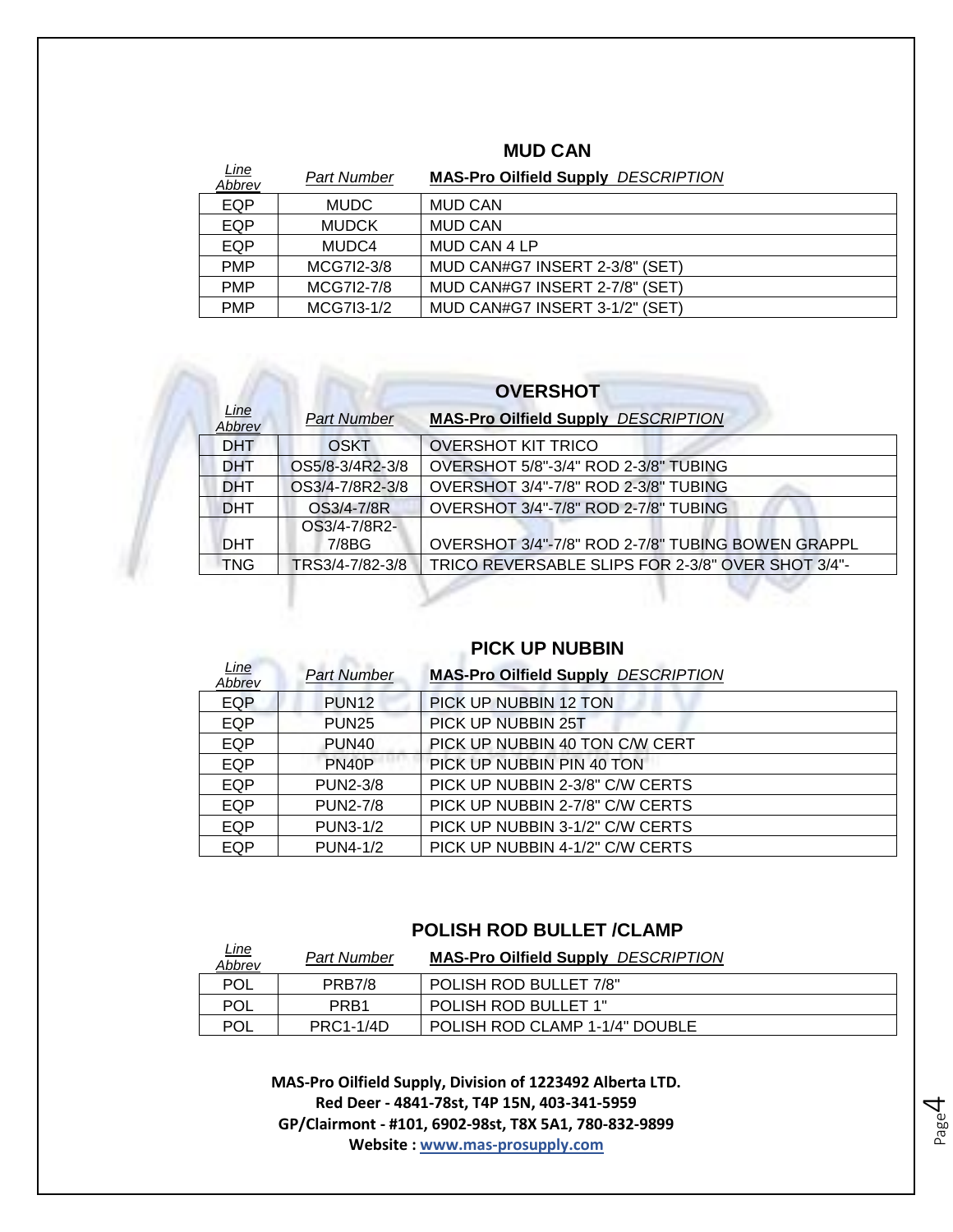#### **PUMP BARREL / PAIL / TRANSFER**

| Line<br>Abbrev | <b>Part Number</b> | <b>MAS-Pro Oilfield Supply DESCRIPTION</b> |
|----------------|--------------------|--------------------------------------------|
| <b>TLS</b>     | <b>BPCGPI</b>      | BARREL PUMP COMPLETE GPI #13800-02         |
| <b>TLS</b>     | <b>BARRELP</b>     | BARREL PUMP COMPLETE LINCOLN#G401          |
| <b>TLS</b>     | SD <sub>62</sub>   | BARREL PUMP CRANK STYLE FILL-RITE          |
| <b>TLS</b>     | <b>BPCTH</b>       | BARREL PUMP PISTON STYLE #FR152 FILL-RITE  |
| <b>TLS</b>     | <b>BPQ</b>         | BARREL PUMP QUART/LITRE HAND#FR31L         |
| DOC.           | 638-042            | PAIL PUMP 20L                              |
| <b>TLS</b>     | PP <sub>20</sub> L | PAIL PUMP 20L #302550                      |
| <b>TLS</b>     | WSW5NUD5           | PAIL PUMP 20L 4OZ PER STOKE                |
| <b>TLS</b>     | <b>RTP</b>         | ROTARY TRANSFER PUMP #GD790                |

| <b>ROD CLEVIS</b>     |                    |                                                |
|-----------------------|--------------------|------------------------------------------------|
| <u>Line</u><br>Abbrev | <b>Part Number</b> | <b>MAS-Pro Oilfield Supply DESCRIPTION</b>     |
| <b>ELV</b>            | RC <sub>25</sub> T | ROD CLEVIS 25 TON 2 PIN X3-1/2" OPENING 1-3/4" |
| FI V                  | <b>RC100TM</b>     | <b>ROD CLEVIS FOR 100 TON MCKISSICK</b>        |
| FI V                  | RC75TM             | ROD CLEVIS FOR 75 TON MCKISSICK C/W CERT       |

**ROD ELEVATOR MUD KING** 

r

| <u>Line</u><br>Abbrev | <b>Part Number</b> | <b>MAS-Pro Oilfield Supply DESCRIPTION</b> |
|-----------------------|--------------------|--------------------------------------------|
| EQP                   | MK11746            | MUD KING #11746 ROD ELEVATOR LATCH FRONT   |
| EQP                   | MK12639            | MUD KING #12639 ROD ELEVATOR REAR LATCH    |
| EQP                   | MK992315           | MUD KING #992315 ROD ELEVATOR LATCH SPRING |

#### **ROD ELEVATOR OBANNON**

| <u>Line</u><br>Abbrev | <b>Part Number</b> | <b>MAS-Pro Oilfield Supply DESCRIPTION</b>   |
|-----------------------|--------------------|----------------------------------------------|
| <b>ELV</b>            | OREFL              | <b>OBANNON ROD ELEVATOR FRONT LATCH #E3F</b> |
| <b>ELV</b>            | <b>ORELTS</b>      | OBANNON ROD ELEVATOR LATCH TORSION SPRING    |
| <b>ELV</b>            | ORERL              | <b>OBANNON ROD ELEVATOR REAR LATCH #E4</b>   |
| <b>ELV</b>            | <b>ORETR</b>       | OBANNON ROD ELEVATOR TRUNNION RING #E07      |
| <b>ELV</b>            | OBFH <sub>3</sub>  | <b>OBANNION FH3 ROD HOOK LATCH</b>           |
| FI V                  | OBFH4              | OBANNION FH4 ROD HOOK LEVER                  |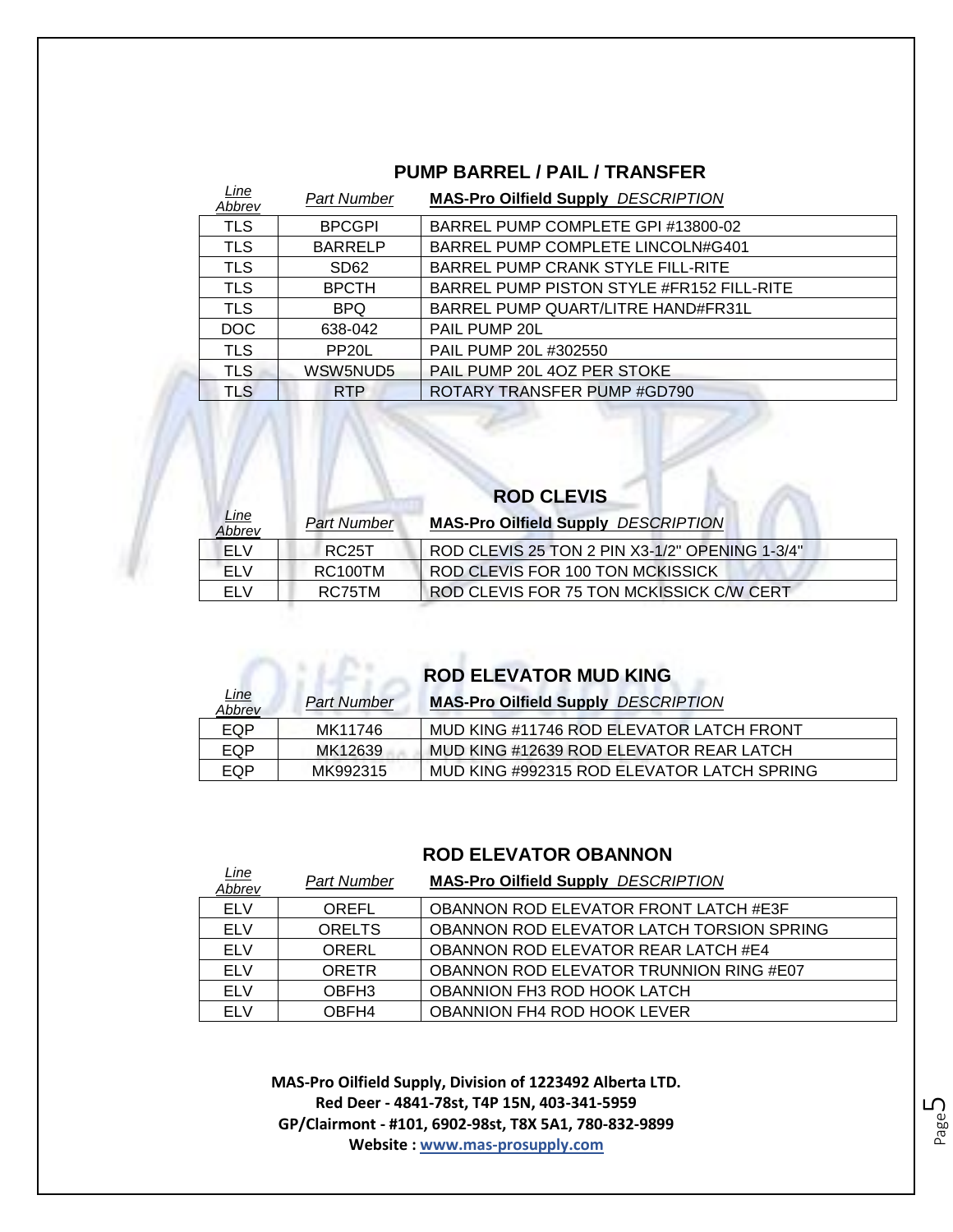| <u>Line</u><br>Abbrev | Part Number  | <b>MAS-Pro Oilfield Supply DESCRIPTION</b>        |
|-----------------------|--------------|---------------------------------------------------|
| <b>ELV</b>            | OC12639      | OIL COUNTR Y#12639 ROD ELEVATOR LATCH REAR        |
| <b>ELV</b>            | OC11746      | OIL COUNTRY #11746 ROD ELEVATOR LATCH FRONT       |
| <b>ELV</b>            | OC21958      | OIL COUNTRY #21958 ROD HOOK LATCH HANDLE          |
| <b>ELV</b>            | OC21959      | OIL COUNTRY #21959 ROD HOOK LATCH                 |
| <b>ELV</b>            | OC21970-100  | OIL COUNTRY #21970-100 ROD HOOK THRUST BEARING A  |
| <b>ELV</b>            | OC21972      | OIL COUNTRY #21972 ROD HOOK LATCH                 |
| <b>ELV</b>            | OC21973      | OIL COUNTRY #21973 ROD HOOK LATCH SPRING          |
| <b>ELV</b>            | OC22967      | OIL COUNTRY #22967 ROD HOOK COVER                 |
| <b>ELV</b>            | OC28148      | OIL COUNTRY #28148 ROD ELEVATOR SNAP RING(2 A SE  |
| <b>ELV</b>            | OC32632      | OIL COUNTRY #32632 ROD HOOK PIN                   |
| <b>ELV</b>            | OC60104      | OIL COUNTRY #60104 LEFT CRANK SHAFT               |
| <b>ELV</b>            | OC60105      | OIL COUNTRY #60105 RIGHT CRANK SHAFT              |
| <b>ELV</b>            | OC60106      | OIL COUNTRY #60106 LIFTING ARM                    |
| <b>ELV</b>            | OC60124      | OIL COUNTRY #60124 CRANK BUSHING                  |
| <b>ELV</b>            | OC65122      | OIL COUNTRY #65122 RETAINER RING                  |
| <b>ELV</b>            | OC65125      | OIL COUNTRY #65125 LINK BUSHING                   |
| <b>ELV</b>            | OC942441-21  | OIL COUNTRY #942441-21 BEARING                    |
| <b>ELV</b>            | OC992011-173 | OIL COUNTRY #992011-173 ROD HOOK ROLL PIN         |
| <b>ELV</b>            | OC992154-236 | OIL COUNTRY #992154-236 O-RING#236 70             |
| <b>ELV</b>            | OC992161-06  | OIL COUNTRY #992161-06 TAPER PIN                  |
| <b>ELV</b>            | OC992315     | OIL COUNTRY #992315 ROD ELEVATOR LATCH TORSION SP |

#### **ROD ELEVATOR OIL COUNTRY**

Advisor of 1223492 Aberta Ltd.

#### **ROD ELEVATOR TRICO**

| <u>Line</u><br>Abbrev | <b>Part Number</b> | <b>MAS-Pro Oilfield Supply DESCRIPTION</b>      |
|-----------------------|--------------------|-------------------------------------------------|
| <b>ELV</b>            | T553549010         | TRICO #553-549-010 ROD ELEVATOR LATCH SPRING    |
| <b>ELV</b>            | T553551000         | TRICO #553-551-000 ROD ELEVATOR LATCH REAR      |
| <b>ELV</b>            | T553551400         | TRICO #553-551-400 ROD ELEVATOR LINK PIN        |
| <b>ELV</b>            | T553551500         | TRICO #553-551-500 ROD ELEVATOR LATCH FRONT     |
| FI V                  | T553766100         | TRICO #553-766-100 ROD ELEVATOR DRIVE LATCH PIN |
| FI V                  | <b>REST</b>        | ROD ELEVATOR SPRING TRICO #553-549-010          |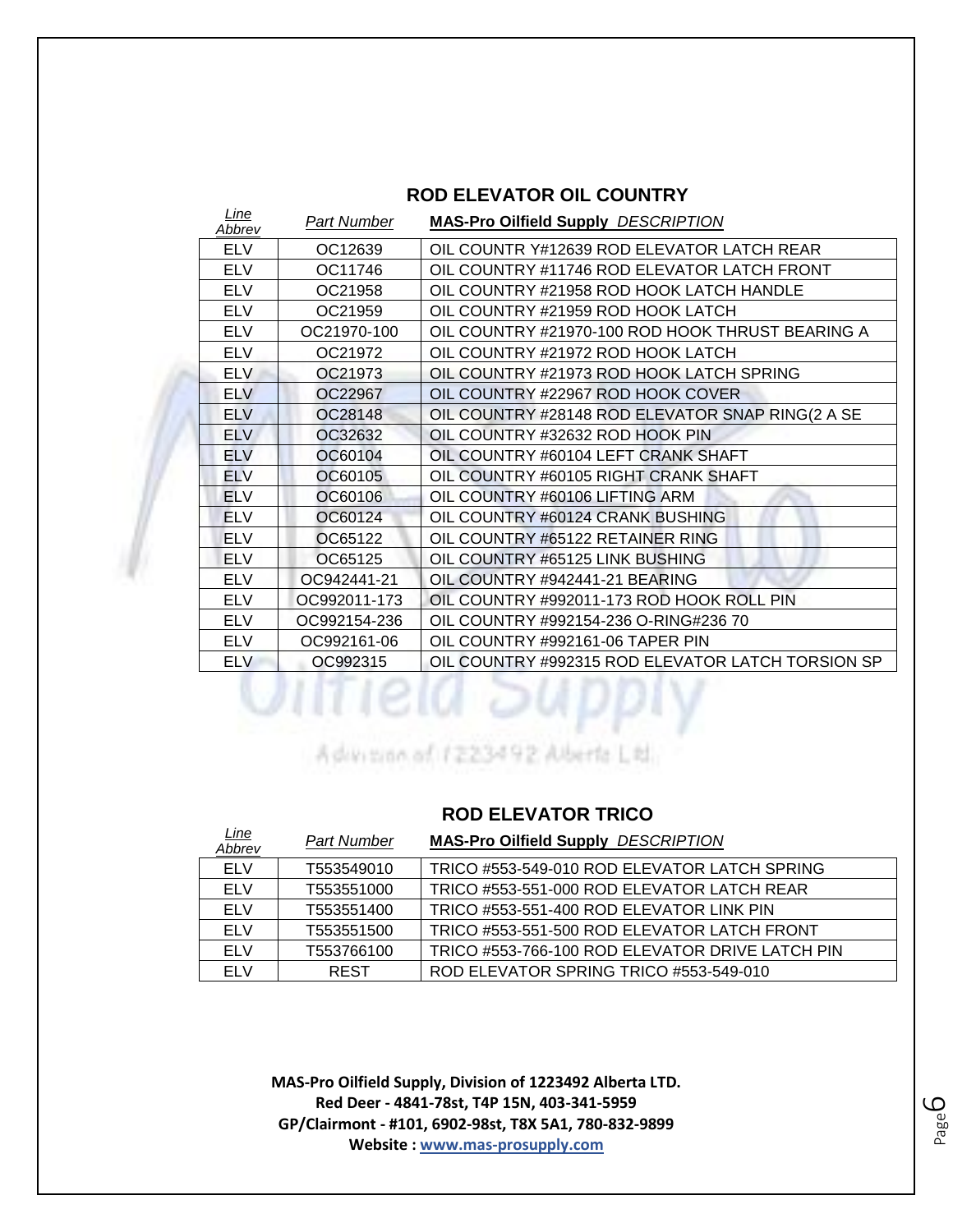| Line<br>Abbrev | <b>Part Number</b> | <b>MAS-Pro Oilfield Supply DESCRIPTION</b>    |
|----------------|--------------------|-----------------------------------------------|
| <b>ELV</b>     | <b>REMK</b>        | ROD ELEVATOR MUD KING 25 TON PLATE STYLE S/N# |
| <b>ELV</b>     | <b>REO</b>         | ROD ELEVATOR OBANNON 25 TON PLATE STYLE S/N#  |
| <b>ELV</b>     | <b>RE</b>          | ROD ELEVATOR OIL COUNTRY 25 TON PLATE STYLE   |
| <b>ELV</b>     | REP3/4X5/8         | ROD ELEVATOR PLATE 3/4" X 5/8"                |
| <b>ELV</b>     | REP3/4X7/8         | ROD ELEVATOR PLATE 3/4" X 7/8"                |
| <b>ELV</b>     | 553-550-200        | ROD ELEVATOR PLATE 3/4" X 7/8" TRICO          |
| <b>ELV</b>     | 553-550-000        | ROD ELEVATOR PLATE 5/8" X 3/4" TRICO          |
| <b>ELV</b>     | REP <sub>1</sub>   | <b>ROD ELEVATOR PLATE 1"</b>                  |
| <b>ELV</b>     | 553-550-700        | ROD ELEVATOR PLATE 1" TRICO                   |
| <b>ELV</b>     | REP1-1/8           | ROD ELEVATOR PLATE 1-1/8"                     |
| <b>ELV</b>     | REP1-1/4           | ROD ELEVATOR PLATE 1-1/4"                     |
| <b>ELV</b>     | <b>RET</b>         | ROD ELEVATOR TRICO 25 TON PLATE STYLE         |
| <b>ELV</b>     | <b>RET1-1/4</b>    | ROD ELEVATOR TRICO 25 TON PLATE STYLE 1-1/4   |

### **ROD ELEVATOR SPECIALITY**

| <u>Line</u><br>Abbrev | <b>Part Number</b> | <b>MAS-Pro Oilfield Supply DESCRIPTION</b> |  |
|-----------------------|--------------------|--------------------------------------------|--|
| <b>ELV</b>            | BJ32041            | BJ ROD HOOK BAIL HOUSING #32041            |  |
| <b>ELV</b>            | BJ31972            | BJ ROD HOOK LATCH #31972                   |  |
| <b>ELV</b>            | <b>RESA</b>        | ROD ELEVATOR SCREWS ALLEN                  |  |
| <b>ELV</b>            | <b>RERK</b>        | ROD ELEVATOR REPAIR KIT                    |  |

#### **ROD HOOK**

| <u>Line</u><br>Abbrev | <b>Part Number</b>   | <b>MAS-Pro Oilfield Supply DESCRIPTION</b> |
|-----------------------|----------------------|--------------------------------------------|
| <b>EQP</b>            | <b>RH25T</b>         | ROD HOOK 25T (SHORT)                       |
| <b>EQP</b>            | RNE-30THC            | ROD HOOK CLEVIS 30T REDNECK                |
| EQP                   | <b>RHR</b>           | ROD HOOK REPAIR AND RE-CERT                |
| <b>ELV</b>            | SRHLPFH8P            | SUCKER ROD HOOK LATCH PIN FH8P             |
| ELV                   | SRHSLFH <sub>5</sub> | SUCKER ROD HOOK SPRING LEVER FH5           |

Advision of 1223492 Alberta Ltd.

#### **ROD HOOK TRICO**

| Line<br>Abbrev | <b>Part Number</b>   | <b>MAS-Pro Oilfield Supply DESCRIPTION</b>    |
|----------------|----------------------|-----------------------------------------------|
| <b>ELV</b>     | RHT25TB              | ROD HOOK TRICO 25 TON BEARING #554-543-400    |
| <b>ELV</b>     | RHT25TGC             | ROD HOOK TRICO 25 TON GREASE CAP #554-542-500 |
| <b>ELV</b>     | RHT25TH              | ROD HOOK TRICO 25 TON HOUSING #554-544-800    |
| <b>ELV</b>     | RHT25TLATCH          | ROD HOOK TRICO 25 TON LATCH #554-544-400      |
| <b>ELV</b>     | RHT25TLATCHP         | ROD HOOK TRICO 25 TON LATCH PIN #554-543-105  |
| <b>ELV</b>     | RHT25TL              | ROD HOOK TRICO 25 TON LEVER #554-544-200      |
| <b>ELV</b>     | RHT25TLP             | ROD HOOK TRICO 25 TON LEVER PIN #554-543-100  |
| <b>ELV</b>     | RHT <sub>25</sub> TO | ROD HOOK TRICO 25 TON OBANNON #FH11EGH        |
| <b>ELV</b>     | RHT25TS              | ROD HOOK TRICO 25 TON SPRING #554-544-700     |
| EQP            | RHT <sub>25</sub> T  | ROD HOOK TRICO 25 TON                         |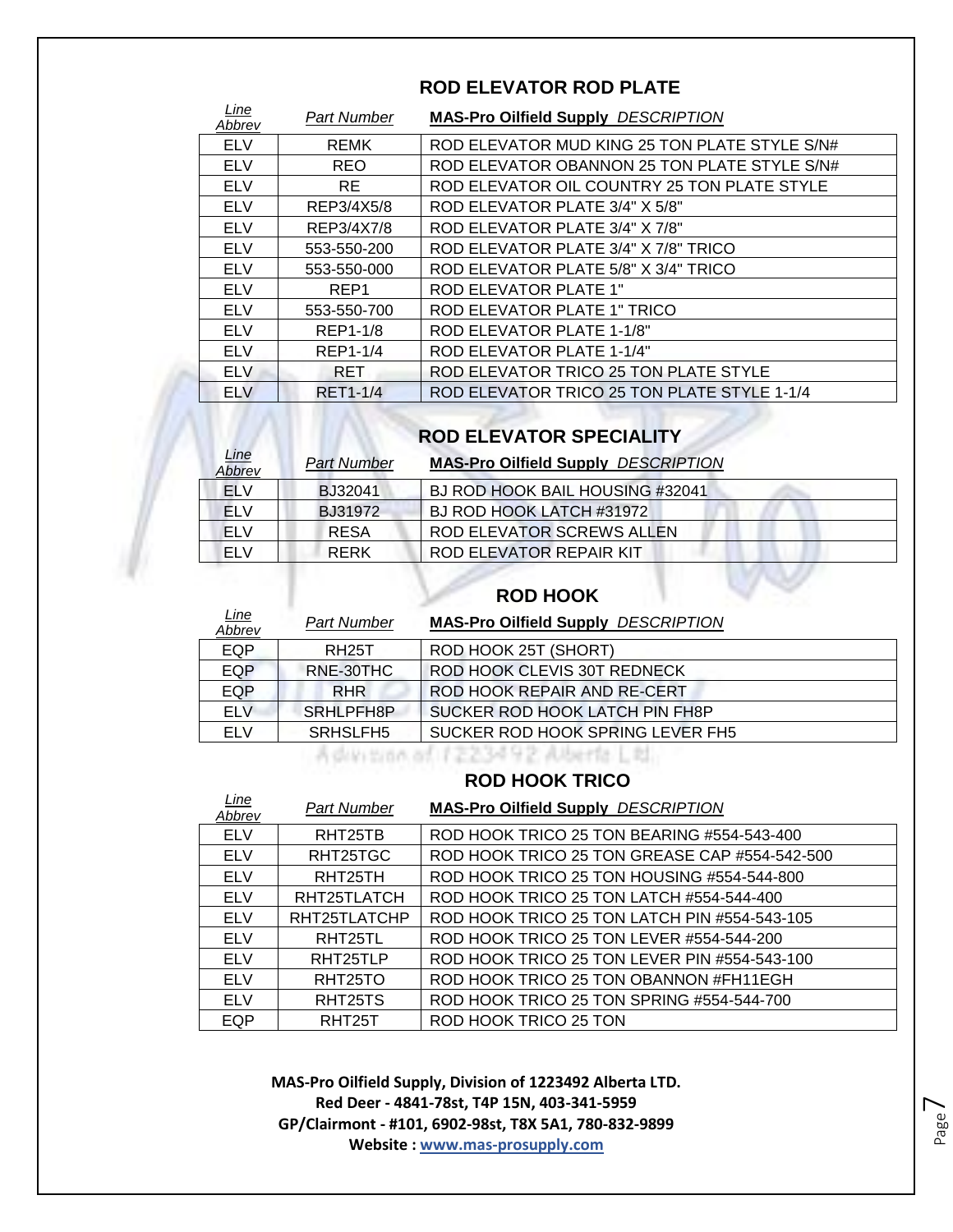#### **ROD THREAD CHASER**

| <u>Line</u><br><b>Abbrev</b> | Part Number | <b>MAS-Pro Oilfield Supply DESCRIPTION</b> |
|------------------------------|-------------|--------------------------------------------|
| EQP                          | RTC5/8X3/4  | ROD THREAD CHASER 5/8" X 3/4" #556-786-010 |
| EQP                          | RTC3/4X7/8  | ROD THREAD CHASER 3/4" X 7/8" #556-786-020 |
| EQP                          | RTC7/8X1    | ROD THREAD CHASER 7/8" X 1" #556-786-030   |

#### **ROD TRANSFER**

| <u>Line</u> |                   |                                            |
|-------------|-------------------|--------------------------------------------|
| Abbrev      | Part Number       | <b>MAS-Pro Oilfield Supply DESCRIPTION</b> |
| EQP         | <b>RT5/8C</b>     | ROD TRANSFER 5/8" C/W CERTS                |
| EQP         | <b>RT7/8C</b>     | ROD TRANSFER 3/4" X 7/8" C/W CERTS         |
| EQP         | RT <sub>1</sub> C | <b>ROD TRANSFER 1" C/W CERTS</b>           |
| EQP         | <b>RTAR</b>       | ROD TRANSFER AIR RAM                       |
| EQP         | RTARRK            | ROD TRANSFER AIR RAM REPAIR KIT            |

#### **ROD WRENCH**

| Line<br>Abbrev | Part Number      | <b>MAS-Pro Oilfield Supply DESCRIPTION</b> |
|----------------|------------------|--------------------------------------------|
| <b>EQP</b>     | <b>RW5/8</b>     | <b>ROD WRENCH 5/8"</b>                     |
| EQP            | <b>RW5/8T</b>    | ROD WRENCH 5/8" TRICO #555-560-000         |
| EQP            | RW3/4X7/8        | ROD WRENCH 3/4" X 7/8"                     |
| <b>EQP</b>     | RW3/4X7/8T       | ROD WRENCH 3/4" X 7/8" TRICO #555-560-050  |
| <b>MSC</b>     | RW <sub>1</sub>  | <b>ROD WRENCH 1"</b>                       |
| <b>EQP</b>     | RW1T             | ROD WRENCH 1" TRICO #555-560-075           |
| <b>EQP</b>     | RW1-1/8          | ROD WRENCH 1-1/8"                          |
| EQP            | <b>RW118T</b>    | ROD WRENCH 1-1/8" TRICO #555-560-175       |
| EQP            | <b>RWB</b>       | <b>ROD WRENCH BUSHING</b>                  |
| <b>EQP</b>     | <b>RWH5/8</b>    | ROD WRENCH HEAD 5/8" #555-560-100          |
| <b>EQP</b>     | QJ2              | ROD WRENCH HEAD 3/4"X7/8" PETOL            |
| EQP            | RWH3/4X7/8       | ROD WRENCH HEAD 3/4"X7/8" #555-560-200     |
| <b>EQP</b>     | RWH <sub>1</sub> | ROD WRENCH HEAD 1" #555-560-275            |
| <b>EQP</b>     | RWH1-1/8         | ROD WRENCH HEAD 1-1/8" TRICO #555-560-285  |
| EQP            | <b>RWHR</b>      | ROD WRENCH HEAD RIVET #555-560-600         |
| EQP            | <b>WRHS</b>      | ROD WRENCH HEAD SPRING #555-560-400        |
| EQP            | <b>RWP</b>       | <b>ROD WRENCH PLUG</b>                     |
| EQP            | <b>RWK</b>       | ROD WRENCH REPAIR KIT #555-560-950         |
| <b>EQP</b>     | RWRK1            | ROD WRENCH REPAIR KIT 1                    |
| EQP            | QBRSP1           | ROD WRENCH REPAIR KIT PETOL                |
| EQP            | <b>RWS</b>       | ROD WRENCH SPRING                          |

#### **ROD HANGER**

| <u>Line</u><br>Abbrev | <b>Part Number</b> | <b>MAS-Pro Oilfield Supply DESCRIPTION</b> |
|-----------------------|--------------------|--------------------------------------------|
| EQP                   | RH2-7/8X7/8X1      | ROD HANGER 2-7/8" 7/8"-1"                  |
| EQP                   | RH3-1/2X1X7/8      | ROD HANGER 3-1/2" 1"- 7/8"                 |
| EQP                   | RH3-1/2X1X1        | ROD HANGER 3-1/2" 1"-1"                    |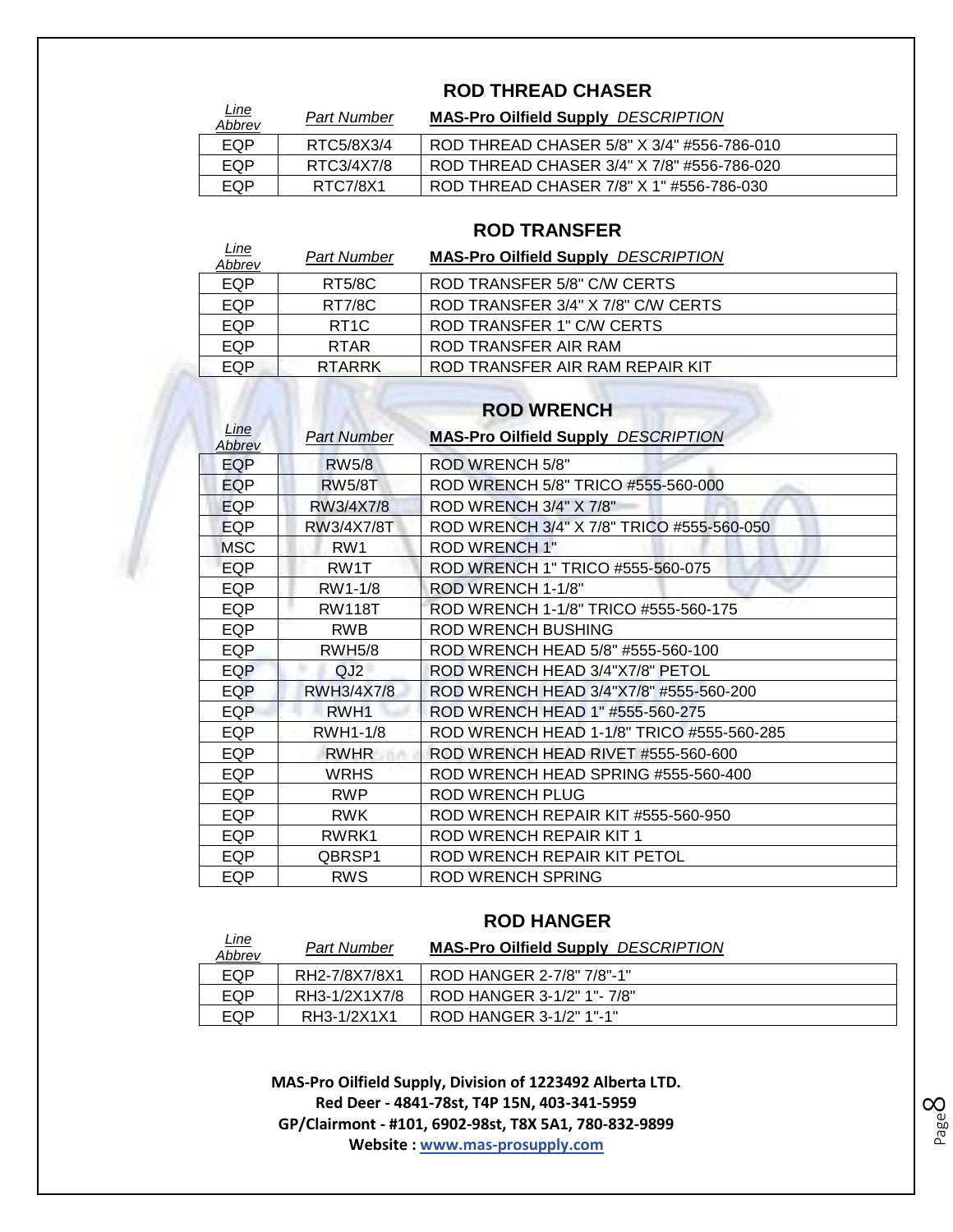#### **ROD HANGER PLATES**

| <u>Line</u><br>Abbrev | <b>Part Number</b> | <b>MAS-Pro Oilfield Supply DESCRIPTION</b> |
|-----------------------|--------------------|--------------------------------------------|
| EQP                   | RHP1-1/2           | ROD HANGER PLATES 1-1/2"                   |
| EQP                   | RHP2-7/8           | ROD HANGER PLATES 2-7/8"                   |
| EQP                   | RHP3-1/2           | ROD HANGER PLATES 3-1/2"                   |

#### **SAVER SUB**

| <u>Line</u><br>Abbrev | Part Number    | <b>MAS-Pro Oilfield Supply DESCRIPTION</b> |
|-----------------------|----------------|--------------------------------------------|
| NIP.                  | SS2-3/8X2-3/8  | SAVER SUB 2-3/8" BOX X PIN                 |
| NIP.                  | SS2-3/8X2-7/8  | SAVER SUB 2-3/8" PX2-7/8 B PIN X BOX       |
| NIP.                  | SS2-7/8        | SAVER SUB 2-7/8" BOX X PIN L80             |
| <b>NIP</b>            | SS3-1/2        | SAVER SUB 3-1/2" BOX X PIN L80             |
| NIP.                  | SS2-7/8BX2-3/8 | SAVER-SUB 2-7/8" BX2-3/8" P BOX X PIN      |
|                       |                |                                            |

#### **SHELVING**

| <u>Line</u><br>Abbrev | <b>Part Number</b> | <b>MAS-Pro Oilfield Supply DESCRIPTION</b> |
|-----------------------|--------------------|--------------------------------------------|
| OFF                   |                    | <b>SHELVING</b>                            |
| <b>OFF</b>            | SEP <sub>6</sub>   | SHELVING END POSTS 6'                      |
| OFF                   | SEP <sub>8</sub>   | SHELVING END POSTS 8'                      |
| <b>OFF</b>            | SSB.               | SHELVING SUPPORT BRACES                    |

### **SNATCH BLOCK**

| <u>Line</u><br>Abbrev | <b>Part Number</b> | <b>MAS-Pro Oilfield Supply DESCRIPTION</b> |
|-----------------------|--------------------|--------------------------------------------|
| <b>PTA</b>            | TM0500             | SNATCH BLOCK SINGLE SHEAV                  |
| <b>PTA</b>            | TM0505             | SNATCH BLOCK SINGLE SHEAV                  |
| <b>PTA</b>            | TM0510             | SNATCH BLOCK SINGLE SHEAV                  |
| <b>PTA</b>            | TM0515             | <b>SNATCH BLOCK SINGLE SHEAV</b>           |

#### **STABING VALVE**

| <u>Line</u><br>Abbrev | <b>Part Number</b> | <b>MAS-Pro Oilfield Supply DESCRIPTION</b> |
|-----------------------|--------------------|--------------------------------------------|
| <b>VLV</b>            | <b>SV2-3/8MRK</b>  | STABBING VALVE 2-3/8" MAJOR REPAIR KIT     |
| <b>VLV</b>            | SV2-3/8SH          | STABBING VALVE 2-3/8" SLIM HOLE            |
| <b>VLV</b>            | <b>SV2-3/8SHR</b>  | STABBING VALVE 2-3/8" SLIM HOLE REPAIR     |
| <b>VLV</b>            | SV2-7/8            | STABBING VALVE 2-7/8"                      |
| <b>VLV</b>            | 1100-SK            | STABBING VALVE 2-7/8" SEAL KIT             |
| <b>VLV</b>            | 1100-B-03          | STABBING VALVE 2-7/8" SEAT UPPER           |
| <b>VLV</b>            | <b>SV2-7/8MRK</b>  | STABBING VALVE 2-7/8" MAJOR REPAIR KIT     |
| <b>VLV</b>            | SV2-7/8R           | STABBING VALVE 2-7/8" REPAIR               |
| <b>VLV</b>            | $SV3-1/2$          | STABBING VALVE 3-1/2"                      |
| <b>VLV</b>            | SV3-1/2MRK         | STABBING VALVE 3-1/2" MAJOR REPAIR KIT     |
| <b>VLV</b>            | SV3-1/2SH          | STABBING VALVE 3-1/2" SLIM HOLE            |
| VLV                   | SV4-1/2            | STABBING VALVE 4-1/2"                      |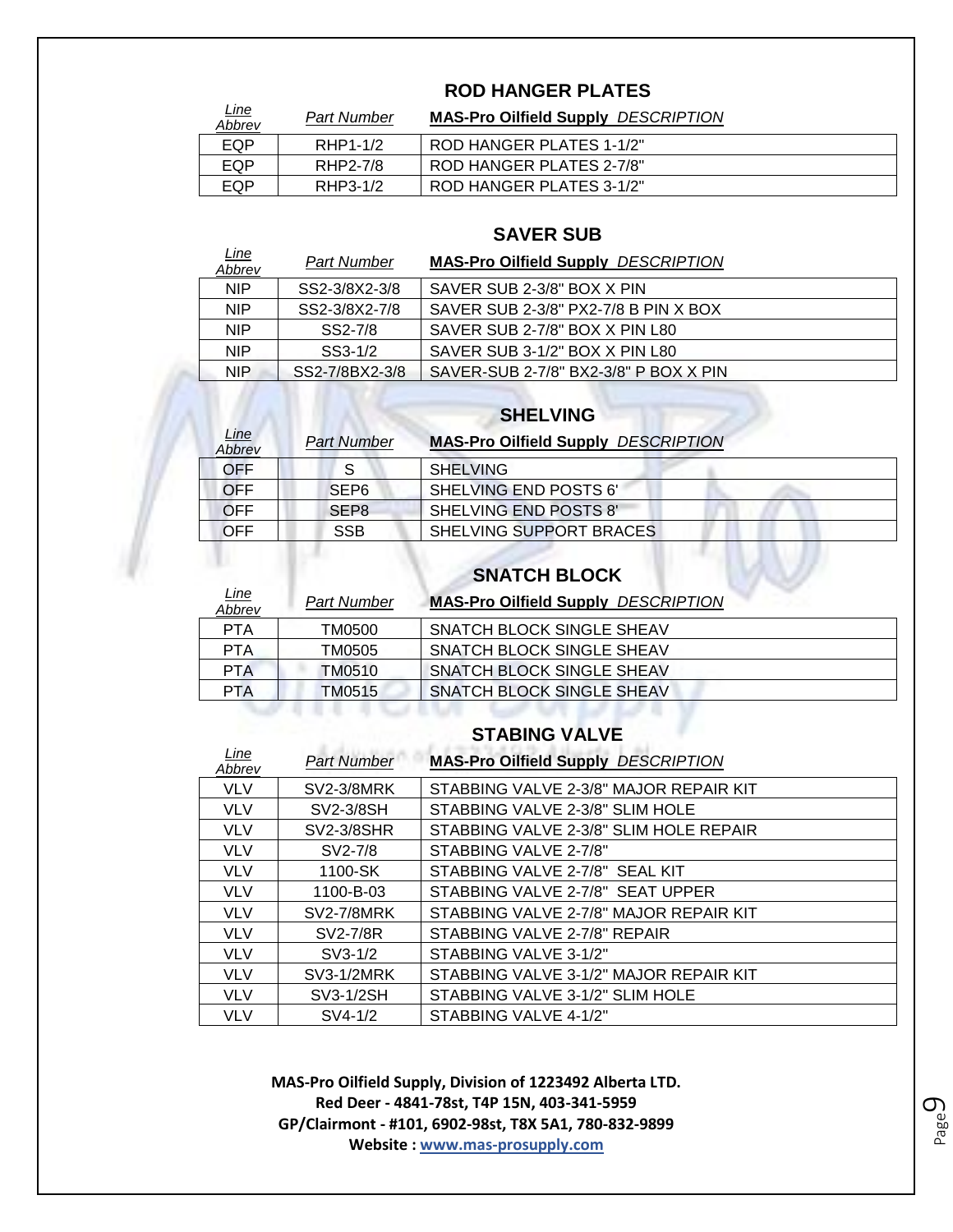#### **SWIVEL HOIST RING**

| <u>Line</u><br>Abbrev | <b>Part Number</b> | <b>MAS-Pro Oilfield Supply DESCRIPTION</b>   |
|-----------------------|--------------------|----------------------------------------------|
| <b>SWB</b>            | SHRHR-125          | SWIVEL HOIST RING #1016924 HR-125 4000LBS    |
| <b>SWB</b>            | SHRHR-125          | SWIVEL HOIST RING #1016924 HR-125 4000LBS    |
| <b>SWB</b>            | SHRHR-1253/4       | SWIVEL HOIST RING #1016931 HR-125 3/4 5000LB |
| <b>SWB</b>            | <b>SHRHR12558</b>  | SWIVEL HOIST RING #HR125 5/8 #1016920        |

#### **TOOL TRAP**

| <u>Line</u><br>Abbrev | Part Number | <b>MAS-Pro Oilfield Supply DESCRIPTION</b> |
|-----------------------|-------------|--------------------------------------------|
| <b>KAT</b>            | <b>TTSG</b> | <b>TUBING TONG SAFETY GUARD #THG-AAX</b>   |
| EQP                   | TT3 LP      | TOOL TRAP 3" LP                            |
| EQP                   | TT3         | TOOL TRAP 3-1/2" EUE                       |
| EQP                   | TT3 R       | TOOL TRAP 3-1/2" EUE REPAIR/RE-CERT        |

#### **TSM 150 SWIVEL**

| Line<br>Abbrev | <b>Part Number</b> | <b>MAS-Pro Oilfield Supply DESCRIPTION</b> |  |
|----------------|--------------------|--------------------------------------------|--|
| EQP            | TSM150P            | TSM 150 SWIVEL PACKING #UTWP-60            |  |
| EQP            | TSM150WP           | TSM 150 SWIVEL WASH PIPE #1960-B           |  |
|                |                    |                                            |  |

|                       |             | <b>TUBING DRIFT SNAKE</b>                  |  |
|-----------------------|-------------|--------------------------------------------|--|
| <u>Line</u><br>Abbrev | Part Number | <b>MAS-Pro Oilfield Supply DESCRIPTION</b> |  |
| EQP                   | TDSN        | TUBING DRIFT SNAKE 3/4" X 50"              |  |

#### **TUBING DRIFT STEEL**

| <u>Line</u><br>Abbrev | <b>Part Number</b> | <b>MAS-Pro Oilfield Supply DESCRIPTION</b> |
|-----------------------|--------------------|--------------------------------------------|
| <b>EQP</b>            | TD1.90             | TUBING DRIFT 1.90 STEEL                    |
| <b>EQP</b>            | TD2-3/8            | TUBING DRIFT 2-3/8" STEEL                  |
| EQP                   | TD2-7/8            | TUBING DRIFT 2-7/8" STEEL                  |
| EQP                   | $TD3-1/2$          | TUBING DRIFT 3-1/2" STEEL                  |
| EQP                   | TD65MM             | TUBING DRIFT 65MM                          |

#### **TUBING DRIFT TEFLON**

| <b>Line</b><br>Abbrev | <b>Part Number</b> | <b>MAS-Pro Oilfield Supply DESCRIPTION</b> |
|-----------------------|--------------------|--------------------------------------------|
| <b>EQP</b>            | TD2-1/16T          | TUBING DRIFT 2-1/16" TEFLON                |
| <b>EQP</b>            | TD2-3/8T           | TUBING DRIFT 2-3/8" TEFLON                 |
| EQP                   | TD2-7/8T           | TUBING DRIFT 2-7/8" TEFLON                 |
| EQP                   | TD3-1/2T           | TUBING DRIFT 3-1/2" TEFLON                 |
| <b>EQP</b>            | TD4T               | <b>TUBING DRIFT 4" TEFLON</b>              |
| EQP                   | TD4-1/2T           | TUBING DRIFT 4-1/2" TEFLON                 |
| EQP                   | TD7T               | <b>TUBING DRIFT 7 TEFLON</b>               |

Page10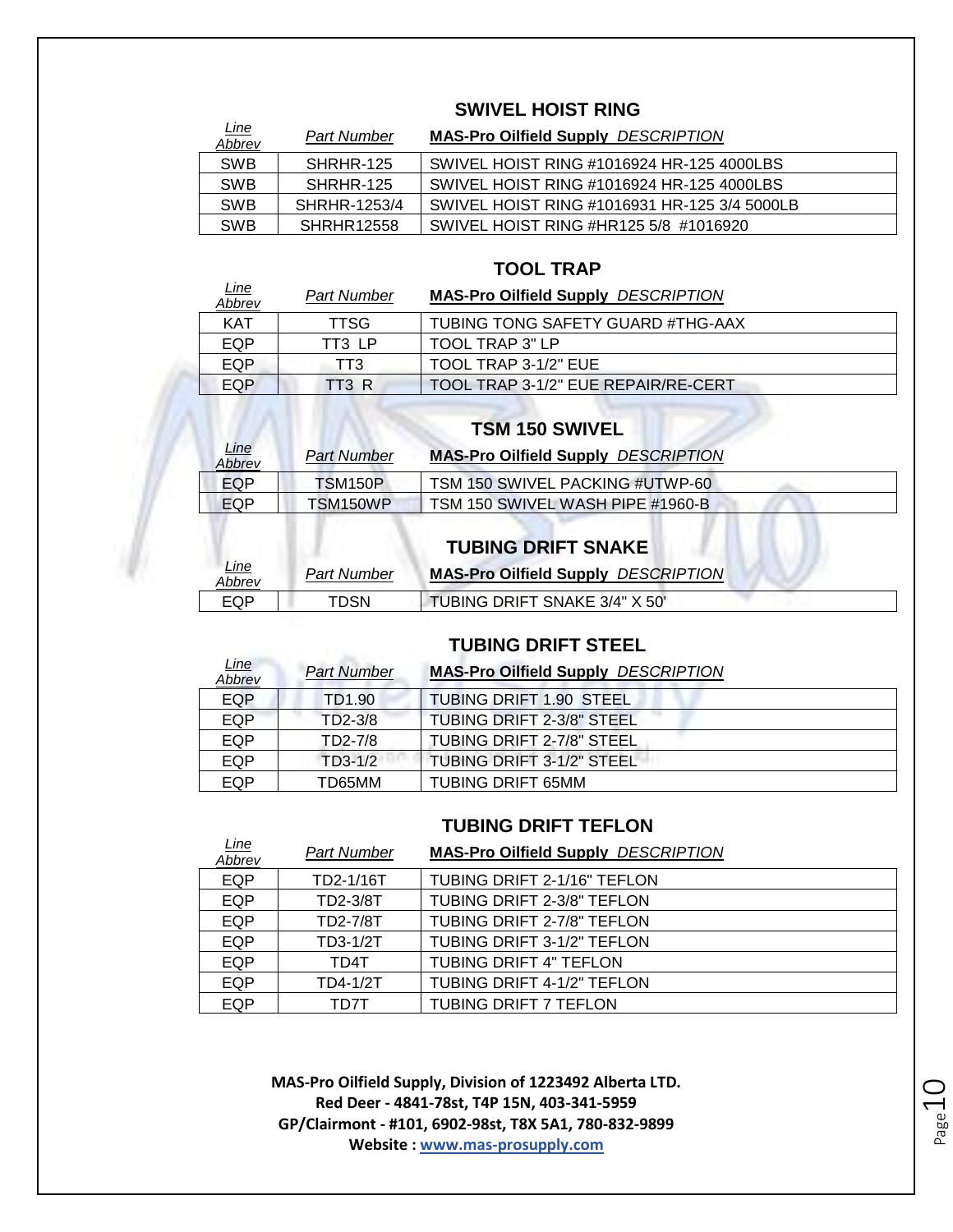#### **TUBING ELEVATOR AOT**

| <u>Line</u><br>Abbrev | Part Number    | <b>MAS-Pro Oilfield Supply DESCRIPTION</b> |
|-----------------------|----------------|--------------------------------------------|
| <b>ELV</b>            | TE2-3/8100TAOT | TUBING ELEVATOR 2-3/8" 100TON AOT          |
| <b>ELV</b>            | TE2-7/8100TAOT | TUBING ELEVATOR 2-7/8" 100TON AOT          |
| <b>ELV</b>            | TE3-1/2100TAOT | TUBING ELEVATOR 3-1/2" 100TON AOT          |

#### **TUBING ELEVATOR MUD KING**

| Line<br>Abbrev  | <b>Part Number</b> | <b>MAS-Pro Oilfield Supply DESCRIPTION</b> |
|-----------------|--------------------|--------------------------------------------|
| <b>ELV</b>      | TE2-3/8100T        | TUBING ELEVATOR 2-3/8" 100TON MUD KING     |
| <b>ELV</b>      | TE2-7/8100T        | TUBING ELEVATOR 2-7/8" 100TON MUD KING     |
| <b>ELV</b>      | TE3-1/2100T        | TUBING ELEVATOR 3-1/2" 100TON MUD KING     |
| FI <sub>V</sub> | <b>TE4100T</b>     | TUBING ELEVATOR 4" 100TON MUD KING         |
| FI V            | TE4-1/2100T        | TUBING ELEVATOR 4-1/2" 100TON MUD KING     |
| <b>ELV</b>      | <b>TE7150T</b>     | TUBING ELEVATOR 7" 150TON MUD KING         |
|                 |                    |                                            |

#### **TUBING ELEVATOR PEMSCO**

**STATE** 

| <u>Line</u><br>Abbrev | <b>Part Number</b> | <b>MAS-Pro Oilfield Supply DESCRIPTION</b> |
|-----------------------|--------------------|--------------------------------------------|
| <b>ELV</b>            | TE238100TP         | TUBING ELEVATOR 2-3/8" 100T PEMSCO         |
| <b>ELV</b>            | TE278100TP         | TUBING ELEVATOR 2-7/8" 100T PEMSCO         |
| <b>ELV</b>            | TE312100TP         | TUBING ELEVATOR 3-1/2" 100T PEMSCO         |

#### **TUBING ELEVATOR BODY/ SPINNER / LATCH**

| <u>Line</u><br>Abbrev | Part Number | <b>MAS-Pro Oilfield Supply DESCRIPTION</b>         |
|-----------------------|-------------|----------------------------------------------------|
| <b>ELV</b>            | SE75TF      | TUBING ELEVATOR BODY FOR SLANT RIG USES FLAP'S 75T |
| <b>ELV</b>            | SE75TFAC    | TUBING ELEVATOR BODY FOR SLANT RIG USES FLAP'S 75T |
| <b>ELV</b>            | 100123      | TUBING ELEVATOR CYLINDER VELVAC (FOR FLAP STYLE)   |
| ELV                   | OC100011    | OIL COUNTRY #100011 TUBING ELEVATOR LATCH SPR      |
| FI V                  | TES3-1/2    | TUBING ELEVATOR SPINNER 3-1/2" #558-501-600        |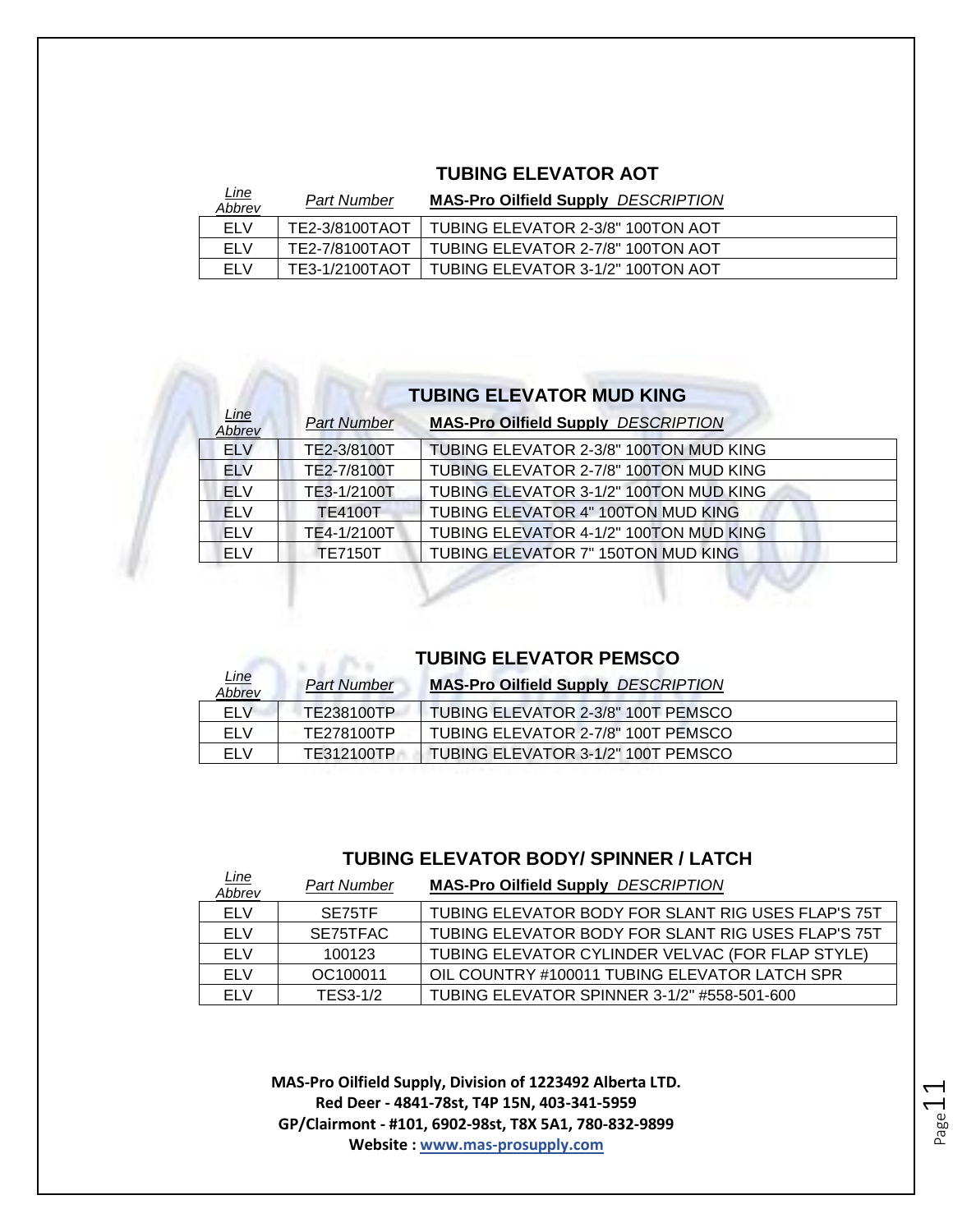#### **TUBING ELEVATOR FLAPS**

| <u>Line</u><br><u>Abbrev</u> | Part Number  | <b>MAS-Pro Oilfield Supply DESCRIPTION</b> |
|------------------------------|--------------|--------------------------------------------|
| <b>ELV</b>                   | SE2-3/875TF  | TUBING ELEVATOR FLAP'S 2-3/8" 75TON        |
| <b>ELV</b>                   | SE2-7/875TF  | TUBING ELEVATOR FLAP'S 2-7/8" 75TON        |
| ELV                          | SE3-1/275TF  | TUBING ELEVATOR FLAP'S 3-1/2" 75TON        |
| <b>ELV</b>                   | SE4-1/275TF  | TUBING ELEVATOR FLAP'S 4-1/2" 75TON        |
| <b>ELV</b>                   | <b>SEFSP</b> | TUBING ELEVATOR FLAP SECUREMENT PINS       |

### **TUBING ELEVATOR PICK UP**

| Line<br>Abbrev | <b>Part Number</b> | <b>MAS-Pro Oilfield Supply DESCRIPTION</b> |
|----------------|--------------------|--------------------------------------------|
| EL V           | TPE2-3/8           | TUBING PICK-UP ELEVATOR 2-3/8"             |
| <b>ELV</b>     | <b>PUE2-3/8</b>    | <b>PICK UP ELEVATOR 2-3/8"</b>             |
| FI V           | TPE2-7/8           | TUBING PICK-UP ELEVATOR 2-7/8"             |
| FI V           | TPE3-1/2           | TUBING PICK-UP ELEVATOR 3-1/2"             |
|                |                    |                                            |

#### **TUBING TRANSFER**

| Line<br>Abbrev | <b>Part Number</b> | <b>MAS-Pro Oilfield Supply DESCRIPTION</b> |
|----------------|--------------------|--------------------------------------------|
| EQP            | $TT2-3/8$          | TUBING TRANSFER 2-3/8"                     |
| EQP            | TT2-7/8            | <b>TUBING TRANSFER 2-7/8"</b>              |
| <b>EQP</b>     | $TT3-1/2$          | TUBING TRANSFER 3-1/2"                     |
| EQP            | $TT4-1/2$          | TUBING TRANSFER 4-1/2"                     |

Page 12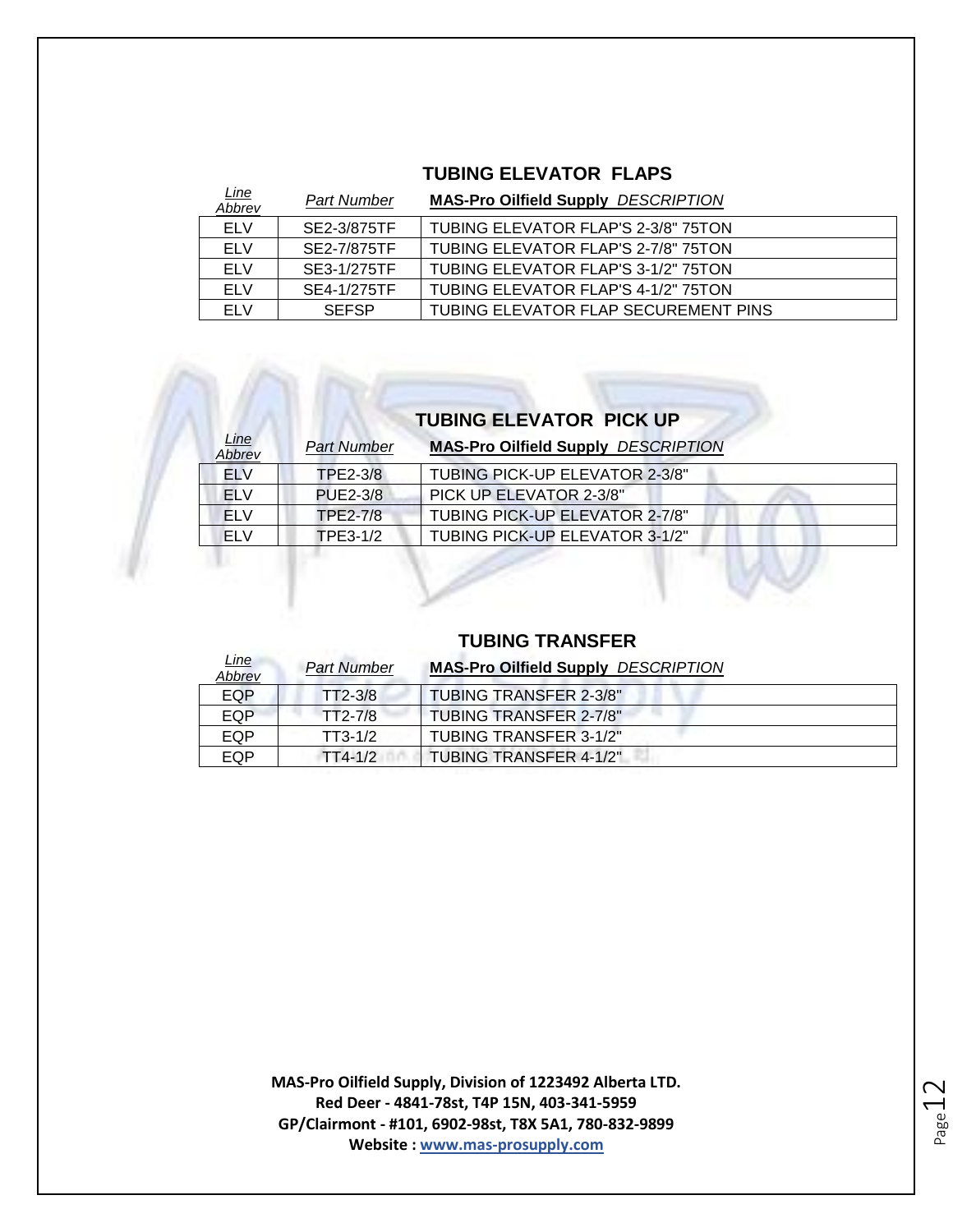| <b>SPECIALITY EQUIPMENT</b> |  |  |
|-----------------------------|--|--|
|-----------------------------|--|--|

| Line<br><b>Abbrev</b> | <b>Part Number</b> | <b>MAS-Pro Oilfield Supply DESCRIPTION</b>     |
|-----------------------|--------------------|------------------------------------------------|
| EQP                   | RP43-5             | #RP43-5 FLOATING ROLLER SLIDER                 |
|                       | WD-H 0373/3-       |                                                |
| EQP                   | 00040              | #WD-H 0373/3-00040 SLEW DRIVE                  |
| HYD                   | BPCA1              | 1" BEHRINGER PIPE CLAMP ASSEMBLY               |
| EQP                   | 100TW              | <b>100 TON WEIGHTS</b>                         |
| <b>EQP</b>            | 24836              | 24836 COMPRESSION SPRING(TUBING TRANSFER SP    |
| <b>STD</b>            | <b>BABBIT</b>      | <b>BABBIT 12-1/2# BAR</b>                      |
| EQP                   | <b>RTSH</b>        | BASS S-HOOK FOR ROD TRANSFER #238-3 (CRL-0060) |
| <b>CHM</b>            | <b>BEARC</b>       | <b>BEAR CLAW C/W CERTS</b>                     |
| <b>TNG</b>            | 13183              | BJ SLX 9-5/8 150T ELEVATOR MAIN LATCH SPRING   |
| <b>EQP</b>            | <b>BPS</b>         | <b>BOILER PUMP SKID(A10R)</b>                  |
| EQP                   | E918X              | BRASS BRAKE BOLT 1/4 W/ WASHER & LOCKS         |
| <b>SWB</b>            | <b>BAD</b>         | <b>BUNG ADAPTER</b>                            |
| <b>TRK</b>            | <b>DPCC</b>        | CLUTCH CONTROL #P50973-1(DRILLERS PANEL M      |
| <b>EQP</b>            | CP <sub>2</sub>    | COVER PLATE #COP-7(2 PIPE CLAMP ASSY)          |
| <b>EQP</b>            | <b>DWC1-1/2D</b>   | DRAW WORK CHAIN 1-1/2 DOUBLE C/W LINKS         |
| <b>EQP</b>            | DR <sub>2</sub>    | <b>D-RING 50T 2</b>                            |
| <b>CHM</b>            | <b>DRUML</b>       | DRUM LIFTER #BC1                               |
| <b>OFF</b>            | DRACK <sub>2</sub> | DRUM RACK (FITS 2) #DRUMRACK2                  |
| <b>ELV</b>            | EL150TX72          | ELEVATOR LINKS 1-3/4" X 72" 150 TON C/W CERT   |
| EQP                   | SEL9/1626          | E-LINE SHEAVE #AM689UU0008 26 X9/16 LINE       |
| <b>TLS</b>            | ZT1:1.250          | FRICTION WRENCH 1-1/4" PETOL SURGRIP           |
| <b>TLS</b>            | ZT2:1.500          | FRICTION WRENCH 1-1/2" PETOL SURGRIP           |
| <b>EQP</b>            | GB238              | <b>GRIPPER BLACKS 2 3/8"</b>                   |
| EQP                   | <b>HD</b>          | HAND DOLLIE #GD-942                            |
|                       | ۰.                 | HOBBS AIR PRESSURE SWITCH #B760746006201(CONE  |
| <b>TRK</b>            | <b>HAPS</b>        | <b>SHAPE</b>                                   |
| <b>HOS</b>            | HC7-1/16           | HOLE COVER 7-1/16"                             |
| <b>VLV</b>            | <b>HRV</b>         | HUMPHREY RELAY VALVE #501A31220                |
| <b>TLS</b>            | <b>JS12T</b>       | JACK STAND 12 TON #650412(PAIR)                |
| <b>CHK</b>            | JR3                | <b>JUNK RING 3"</b>                            |
| EQP                   | <b>KKSM</b>        | KATCH MAT STAIR TRED 12 WIDE#ATMAT-C04         |
| EQP                   | LJXAS83A001        | LEG JACK(FOR DOGHOUSE)                         |
| HYD                   | 9120089307         | LEVER LINK KIT                                 |
| EQP                   | <b>MDPSC</b>       | MAIN DRUM PLATE SCREWS FOR CROWN#237-132       |
| EQP                   | METERHALL2         | <b>METER HALLIBURTON 2 CW/TOTALIZER</b>        |
| EQP                   | <b>MBS</b>         | <b>MONKEY BOARD SHEAVE</b>                     |
| <b>OFF</b>            | <b>NBTPR</b>       | NORTON BEAR-TEX PADS RED #58000(20 IN BOX)     |
| <b>OFF</b>            | OCRH-35            | OIL COUNTRY #RH-35 CLEVIS PIN                  |
| EQP                   | O17                | OILER 17 OZ. #13617                            |
| <b>RBR</b>            | OR440              | O-RING #440 SERIES (FOR ROD REGAN)             |

Page13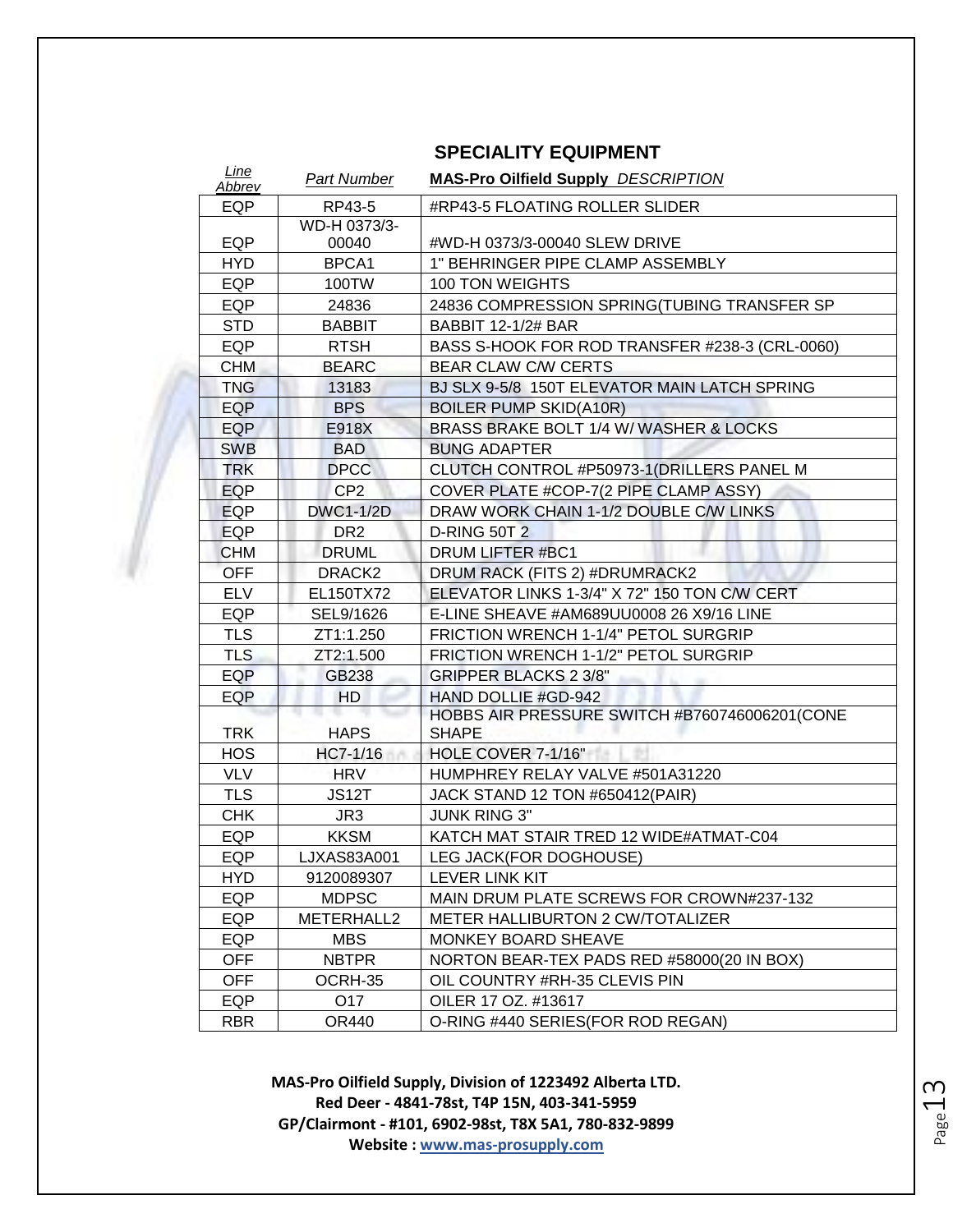| <b>TLS</b> | PALJACK               | PALLET JACK 5500LBS 27 X48                |
|------------|-----------------------|-------------------------------------------|
| <b>TLS</b> | <b>PSMAK</b>          | PALM SANDER MAKITA #BO4557                |
| CHM        | <b>BV744</b>          | PARTS WASHER 40 GAL 110V 25AMP            |
| <b>ELV</b> | <b>PL2X96</b>         | PERFECTION LINK 2" X 96" 100 TON          |
| OFF.       | TANK-S                | POLY TANK SPRAYER 2 GAL                   |
| <b>VLV</b> | XA-4255A              | QUICK RELEASE VALVE 1/4 TWIN DISC         |
| <b>VLV</b> | R <sub>1</sub> /40-60 | REGULATOR 1/4 0-60 225PSI                 |
| <b>VLV</b> | 145407DF              | RELIEF VALVE 1/2 EATON                    |
| <b>OFF</b> | <b>RFLTB</b>          | REPAIR FLUID LIFT TIMER BOX               |
| <b>CHM</b> | <b>RIPPER</b>         | RIPPER 1 CHEMICAL PAIL                    |
| <b>OFF</b> | <b>RODB</b>           | ROD BOARD                                 |
| EQP        | RB2-7/8               | ROD BREAKER 2-7/8"                        |
| EQP        | ROSB2-3/8             | ROD OVER-SHOT 2-3/8" BARREL               |
| <b>EQP</b> | RT <sub>3</sub>       | ROD TABLE 3" (NOT RATED)                  |
| EQP        | RTR3                  | ROD TABLE 3" LP RATED                     |
| EQP        | RWA3                  | ROD WIPER ASSEMBLY 3" LP                  |
| EQP        | RWB <sub>3</sub>      | ROD WIPER BOX 3" LP                       |
| <b>SWB</b> | <b>SLB3-1/2</b>       | SAND LINE BAILER 3-1/2" X30'              |
| <b>OFF</b> | <b>SCA</b>            | <b>SCAFOLD</b>                            |
| VLV        | N37441091             | SCHRADER RELAY VALVE 1/2" #N374-41-091    |
| <b>VLV</b> | <b>SV1/23K</b>        | SELECTOR VALVE 1/2 #S-50                  |
| <b>VLV</b> | <b>SV</b>             | SHUTTLE VALVE 1/4 #P54350-2               |
| <b>TLS</b> | SJ                    | SIMPLEX JACK #RJA1022 10 TON              |
| <b>EQP</b> | <b>SLK42X10</b>       | SKYTOP LINING KIT 42X10 #SK970            |
| EQP        | <b>SC278BJ50T</b>     | SLIP CARRIER 2-7/8" BJ 50T                |
| <b>SWB</b> | SHUC3/4               | SLIP HANDLE UC-3/UC-4                     |
| OSI        | RNECWE24              | SNIPE 24 ENGINEERED                       |
| OSI        | RNECWE36X48           | SNIPE 36 / 48 ENGINEERED                  |
| <b>SWB</b> | $SJ1-3/4$             | SPANG JAR 1-3/4"OD X2 0 STROKE FORK STYLE |
| <b>SWB</b> | SJ1-3/43E             | SPANG JAR 1-3/4"X30 #3E-175               |
| <b>MSC</b> | SPREADER              | <b>SPREADER</b>                           |
| <b>DHT</b> | 25-011                | STRIPPER INNER LOCKING DOG 10K            |
| DHT        | 25-012                | STRIPPER OUTER LOCKING DOG 10K            |
| <b>DHT</b> | 25-500-RDK            | STRIPPER SEAL KIT 4.5                     |
| <b>TLS</b> | <b>TJACK</b>          | <b>TRANSMISSION JACK</b>                  |
| <b>FTG</b> | 556-787-600C          | TRICO ROD DIE 3/4"                        |
| EQP        | <b>TH36</b>           | TUBE HANDLE 36 #SWTH24                    |
| EQP.       | P610                  | <b>TUBING RACK(HOLDS 10)</b>              |
| <b>OSI</b> | RNE-AL100G            | UNION WRENCH 2" 607                       |

Page14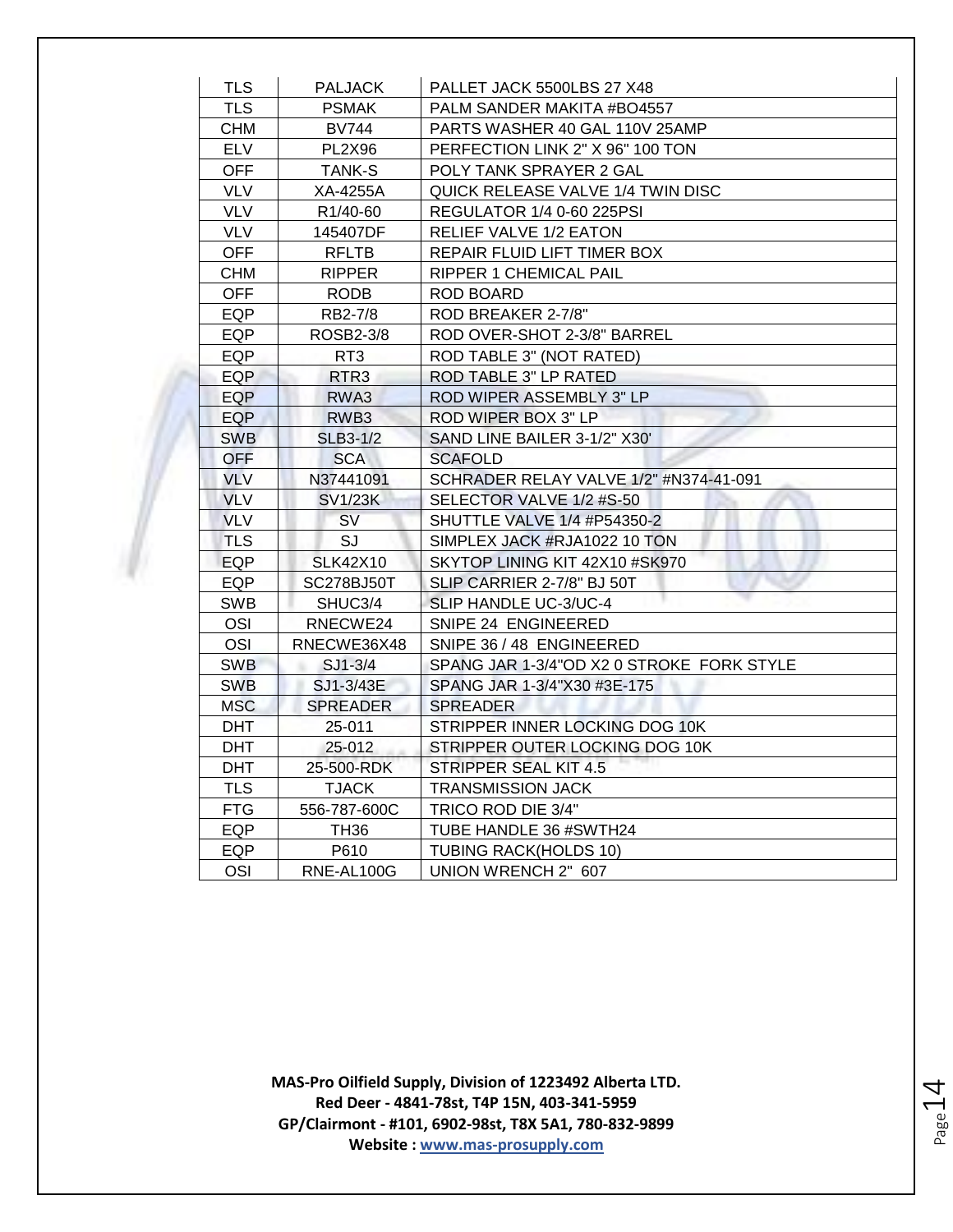| Line<br>Abbrev | Part Number   | <b>MAS-Pro Oilfield Supply DESCRIPTION</b>       |
|----------------|---------------|--------------------------------------------------|
|                | TT36X36X5WTT- |                                                  |
| <b>KAT</b>     | 005           | TUBING TRAY 36" X 36" X 5' WHITE #TT-005         |
| <b>KAT</b>     | TT36X36X5W    | TUBING TRAY 36" X 36" X 5' WHITE #TT-006         |
| SSI            | PTT-36-006    | TUBING TRAY 36" X 36" X 6' TUFF TRAY             |
| EQP            | TT48X48X5     | <b>TUBING TRAY 48" X 48" X 5'</b>                |
| SSI            | PTT-48-006    | <b>TUBING TRAY 48" X 48" X 6"</b>                |
| <b>EQP</b>     | <b>HBLGTT</b> | TUBING TRAY 50" X 50" X 10' W/ INSERTS           |
| SSI            | SMH-35-35     | TUBING TRAY MAT 35"                              |
| SSI            | SMH48-48      | <b>TUBING TRAY MAT 48"</b>                       |
| EQP            | TTM29X31      | TUBING TRAY MATT 29" X 31" (FOR BLACK TRAYS)     |
| EQP            | TTM29X31X1    | TUBING TRAY MATT 29" X 31" X1' (FOR BLACK TRAYS) |
| EQP            | TTM32X32X3/4  | TUBING TRAY MATT 32" X 32" X 3/4"                |
| EQP            | TTM33-3/4     | TUBING TRAY MATT 33-3/4" X 33-3/4"               |
| EQP            | TTM36X36EC    | TUBING TRAY MATT 36" X 36" EGG CRATE             |
| EQP            | TTM36X36W     | TUBING TRAY MATT 36" X 36" WAFER                 |
| KAT            | TTM36X36      | TUBING TRAY PIPE MAT (36" X 36") #TTPM-6         |
| EQP            | TT36X36X5K    | TUBING TRAY 36" X 36"                            |

#### **TUBING TRAYS & MATS**

#### **LINE PIPE TRAYS**

| <u>Line</u><br>Abbrev | <b>Part Number</b> | <b>MAS-Pro Oilfield Supply DESCRIPTION</b>       |
|-----------------------|--------------------|--------------------------------------------------|
| <b>SSI</b>            | LPT-002            | LINE PIPE TRAY BLUE                              |
| <b>EQP</b>            | <b>LPTB</b>        | LINE PIPE TRAY BLUE #4281                        |
| <b>KAT</b>            | LPT003HT           | LINE PIPE TRAY HD TRIPLE W/ HIGHTEMP INSERT      |
| <b>KAT</b>            | LPTO.              | LINE PIPE TRAY HEAVY DUTY ORANGE #LPT-002        |
| <b>KAT</b>            | <b>LPTOT</b>       | LINE PIPE TRAY HEAVY DUTY ORANGE TRIPLE #LPT-003 |
| <b>EQP</b>            | LPTL               | LINE PIPE TRAY LARGE 36" X 24" X 8'              |
| <b>EQP</b>            | <b>LPTS</b>        | LINE PIPE TRAY SMALL SIMPLE JOINT 19" X 19"      |
| SSI                   | LPT-001            | LINE PIPE TRAY YELLOW TUFF TRAY                  |
|                       |                    |                                                  |